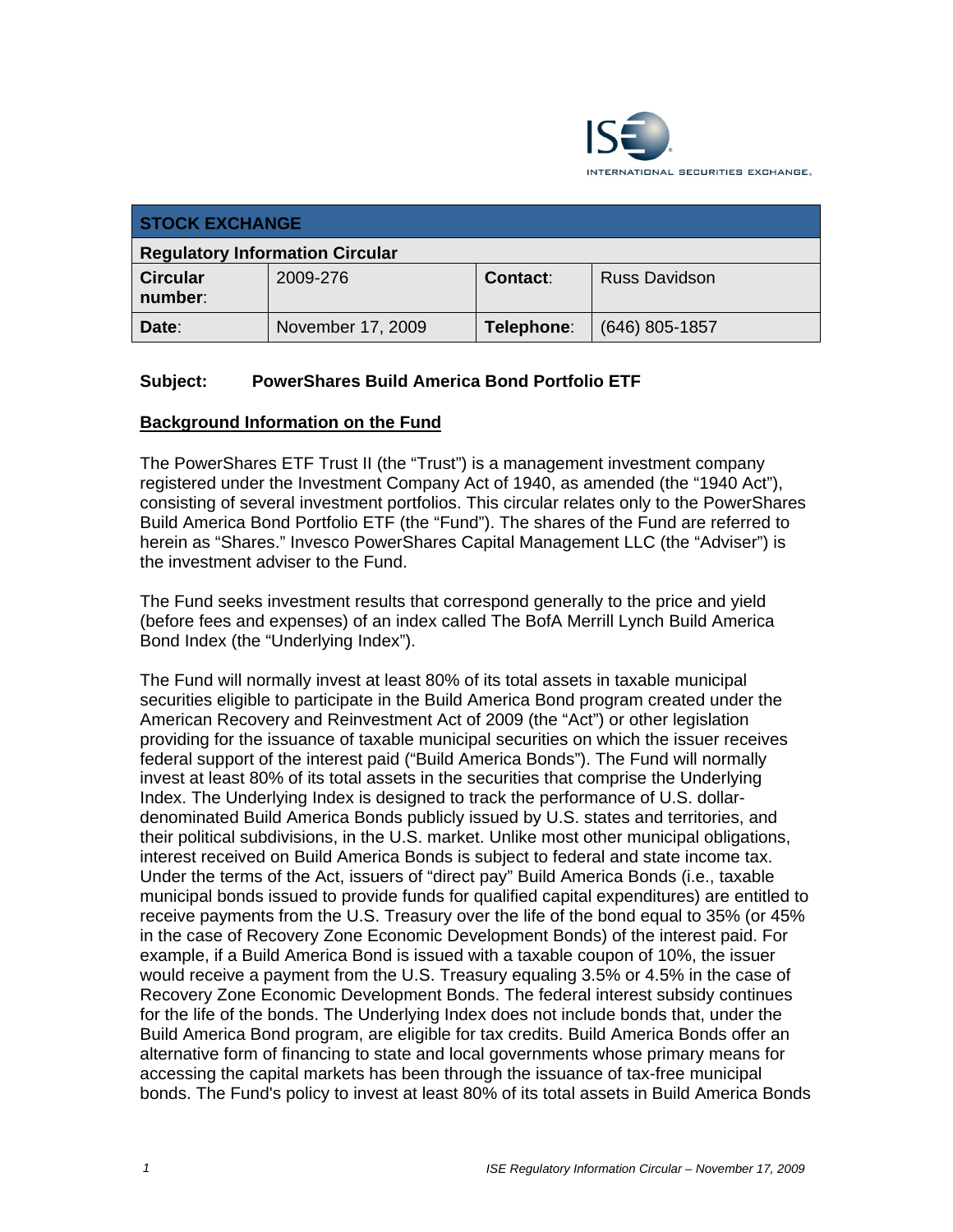is non-fundamental and requires 60 days' prior written notice to shareholders before it can be changed.

Issuance of Build America Bonds will cease on December 31, 2010 unless the relevant provisions of the Act are extended. In the event that the Build America Bond program is not extended, the Build America Bonds outstanding at such time will continue to be eligible for the federal interest rate subsidy, which continues for the life of the Build America Bonds; however, no bonds issued following expiration of the Build America Bond program will be eligible for the federal tax subsidy. If the Build America Bond program is not extended, the Board of Trustees of the Trust (the "Board") will evaluate the Fund's investment strategy and make appropriate changes that it believes are in the best interests of the Fund and its shareholders, including changing the Fund's investment strategy to invest in an index composed of taxable municipal securities.

The Underlying Index is adjusted monthly and the Fund, using an "indexing" investment approach, attempts to replicate, before fees and expenses, the performance of the Underlying Index. The Adviser seeks correlation over time of 0.95 or better between the Fund's performance and the performance of the Underlying Index. The Adviser uses a "sampling" methodology in seeking to achieve the Fund's investment objective. Sampling involves the use of quantitative analysis to select securities from the Underlying Index to obtain a representative sample of securities that have in the aggregate investment characteristics similar to the Underlying Index based on such factors as duration, maturity, credit quality, yield and coupon. The Adviser generally expects the Fund to hold less than the total number of securities in the Underlying Index but reserves the right to hold as many securities as it believes necessary to achieve the Fund's investment objective (currently, the Fund expects to hold approximately 25 securities out of the 1,405 securities in the Underlying Index as of September 30, 2009). The Fund may sell securities that are represented in the Underlying Index in anticipation of their removal from the Underlying Index, or purchase securities not represented in the Underlying Index in anticipation of their addition to the Underlying Index.

The Underlying Index is designed to track the performance of U.S. dollar-denominated investment grade taxable municipal debt publicly issued under the Build America Bond program by U.S. states and territories, and their political subdivisions, in the U.S. domestic market. Qualifying securities must have an investment grade rating (based on an average of Moody's Investors Services, Inc., Standard & Poor's, a division of The McGraw-Hill Company, Inc., and Fitch Ratings, Inc., at least one year remaining term to final maturity, a fixed coupon schedule and a minimum amount outstanding of \$1 million. In addition, qualifying securities must be "direct pay" (i.e., a direct federal subsidy is paid to the issuer). The call date on which a pre-refunded bond will be redeemed is used for purposes of determining qualification with respect to final maturity requirements. Rule 144A securities and original issue zero coupon bonds qualify for inclusion in the Underlying Index. Securities in default are excluded from the Underlying Index.

Securities that are included in the Underlying Index are capitalization-weighted based on their current amount outstanding. Intra-month cash flows are reinvested daily, at the beginning-of-month SIFMA Municipal Swap Index yield, until the end of the month at which point all cash is removed from the Underlying Index. Accrued interest is calculated assuming next day settlement. The Underlying Index is rebalanced on the last calendar day of the month, based on information available up to and including the third business day before the last business day of the month.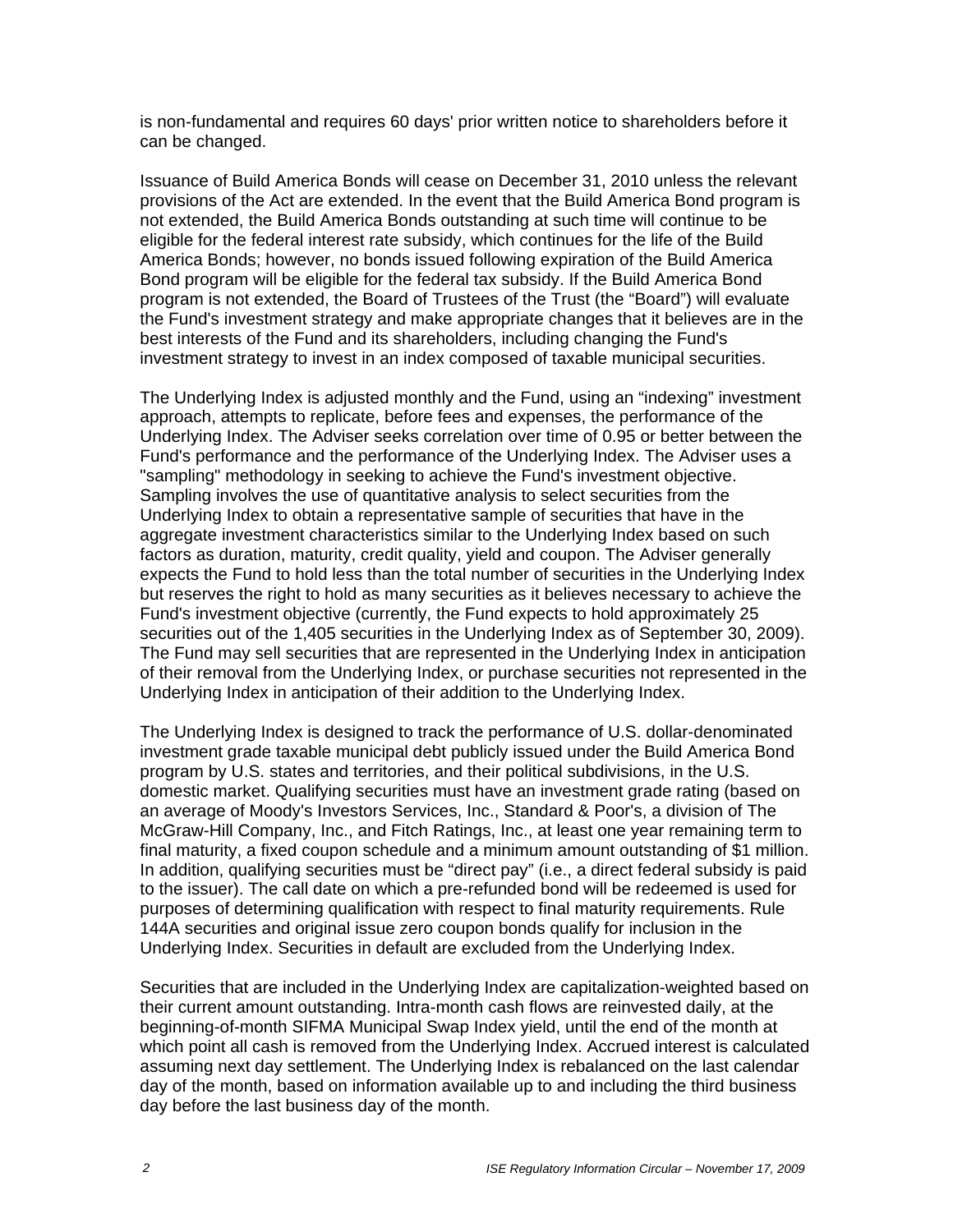Issues that meet the qualifying criteria are included in the Underlying Index for the following month. Issues that no longer meet the criteria during the course of the month remain in the Underlying Index until the month-end rebalancing at which point they are removed from the Underlying Index.

As described more fully in the Trust's prospectus and Statement of Additional Information, the Fund will issue and redeem Shares on a continuous basis at their net asset value ("NAV") only in large blocks of 50,000 Shares (each, a "Creation Unit"). Creation Units will be issued and redeemed principally in-kind for securities included in the underlying index. Except when aggregated in Creation Units, the Shares may not be redeemed with the Fund.

Ordinarily, dividends from net investment income, if any, are declared and paid monthly. The Fund distributes its net realized capital gains, if any, to shareholders annually.

Shares are held in book-entry form, which means that no Share certificates are issued. The Depository Trust Company or its nominee is the record owner of all outstanding Shares of the Funds and is recognized as the owner of all Shares for all purposes.

The NAV per Share for the Fund is computed by dividing the value of the net assets of the Fund (i.e., the value of its total assets less total liabilities) by the total number of Shares outstanding. Expenses and fees are accrued daily and taken into account for purposes of determining NAV. The NAV of each Fund is determined as of the close of trading (normally 4:00 p.m., Eastern Time ("ET")) on each day the exchange is open for business (a "Business Day"). Any assets or liabilities denominated in currencies other than the U.S. dollar are converted into U.S. dollars at the current market rates on the date of valuation as quoted by one or more sources.

The registration statement for the Fund describes the various fees and expenses for the Fund's Shares. For a more complete description of the Fund and the underlying Index, visit the Fund's website at www.invescopowershares.com.

### **Purchases and Redemptions in Creation Unit Size**

Equity Electronic Access Members ("Equity EAMs") are hereby informed that procedures for purchases and redemptions of Shares in Creation Unit Size are described in the Trust's prospectus and SAI, and that Shares are not individually redeemable but are redeemable only in Creation Unit Size aggregations or multiples thereof.

### **Principal Risks**

Interested persons are referred to the discussion in the prospectus for the Fund of the principal risks of an investment in the Fund. These include tracking error risk (factors causing the Fund's performance to not match the performance of the underlying index), market trading risk (for example, trading halts, trading above or below net asset value), investment style risk, sector risk, investment approach risk, non-diversification risk, issuer-specific risk, management risk, municipal securities risk, restricted securities risk, call risk and fixed income securities risk.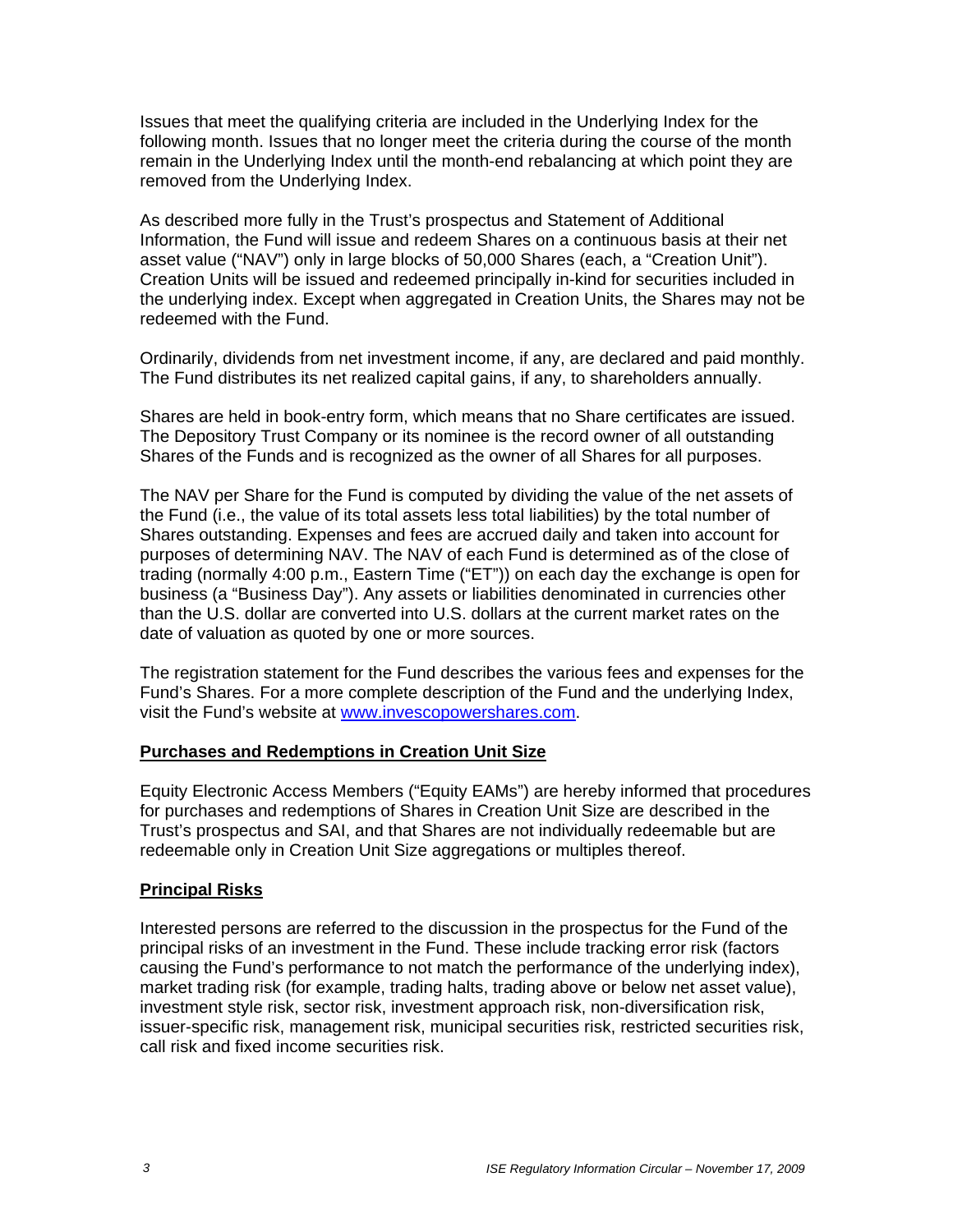## **Exchange Rules Applicable to Trading in the Shares**

The Shares are considered equity securities, thus rendering trading in the Shares subject to the Exchange's existing rules governing the trading of equity securities.

## **Trading Hours**

Trading in the Shares on ISE is on a UTP basis and is subject to ISE equity trading rules. The Shares will trade from 8:00 a.m. until 8:00 p.m. Eastern Time. Equity EAMs trading the Shares during the Extended Market Sessions are exposed to the risk of the lack of the calculation or dissemination of underlying index value or intraday indicative value ("IIV"). For certain derivative securities products, an updated underlying index value or IIV may not be calculated or publicly disseminated in the Extended Market hours. Since the underlying index value and IIV are not calculated or widely disseminated during Extended Market hours, an investor who is unable to calculate implied values for certain derivative securities products during Extended Market hours may be at a disadvantage to market professionals.

## **Trading Halts**

ISE will halt trading in the Shares in accordance with ISE Rule 2101(a)(2)(iii). The grounds for a halt under this Rule include a halt by the primary market because it stops trading the Shares and/or a halt because dissemination of the IIV or applicable currency spot price has ceased, or a halt for other regulatory reasons. In addition, ISE will stop trading the Shares if the primary market de-lists the Shares.

### **Delivery of a Prospectus**

Pursuant to federal securities laws, investors purchasing Shares must receive a prospectus prior to or concurrently with the confirmation of a transaction. Investors purchasing Shares directly from the Fund (by delivery of the Deposit Amount) must also receive a prospectus.

Prospectuses may be obtained through the Distributor or on the Fund's website. The Prospectus does not contain all of the information set forth in the registration statement (including the exhibits to the registration statement), parts of which have been omitted in accordance with the rules and regulations of the SEC. For further information about the Fund, please refer to the Trust's registration statement.

### **Exemptive, Interpretive and No-Action Relief Under Federal Securities Regulations**

The SEC has issued exemptive, interpretive or no-action relief from certain provisions of rules under the Securities Exchange Act of 1934 (the "Act") regarding trading in the above mentioned exchange-traded Fund.

# **Regulation M Exemptions**

Generally, Rules 101 and 102 of Regulation M prohibit any "distribution participant" and its "affiliated purchasers" from bidding for, purchasing, or attempting to induce any person to bid for or purchase any security which is the subject of a distribution until after the applicable restricted period, except as specifically permitted in Regulation M. The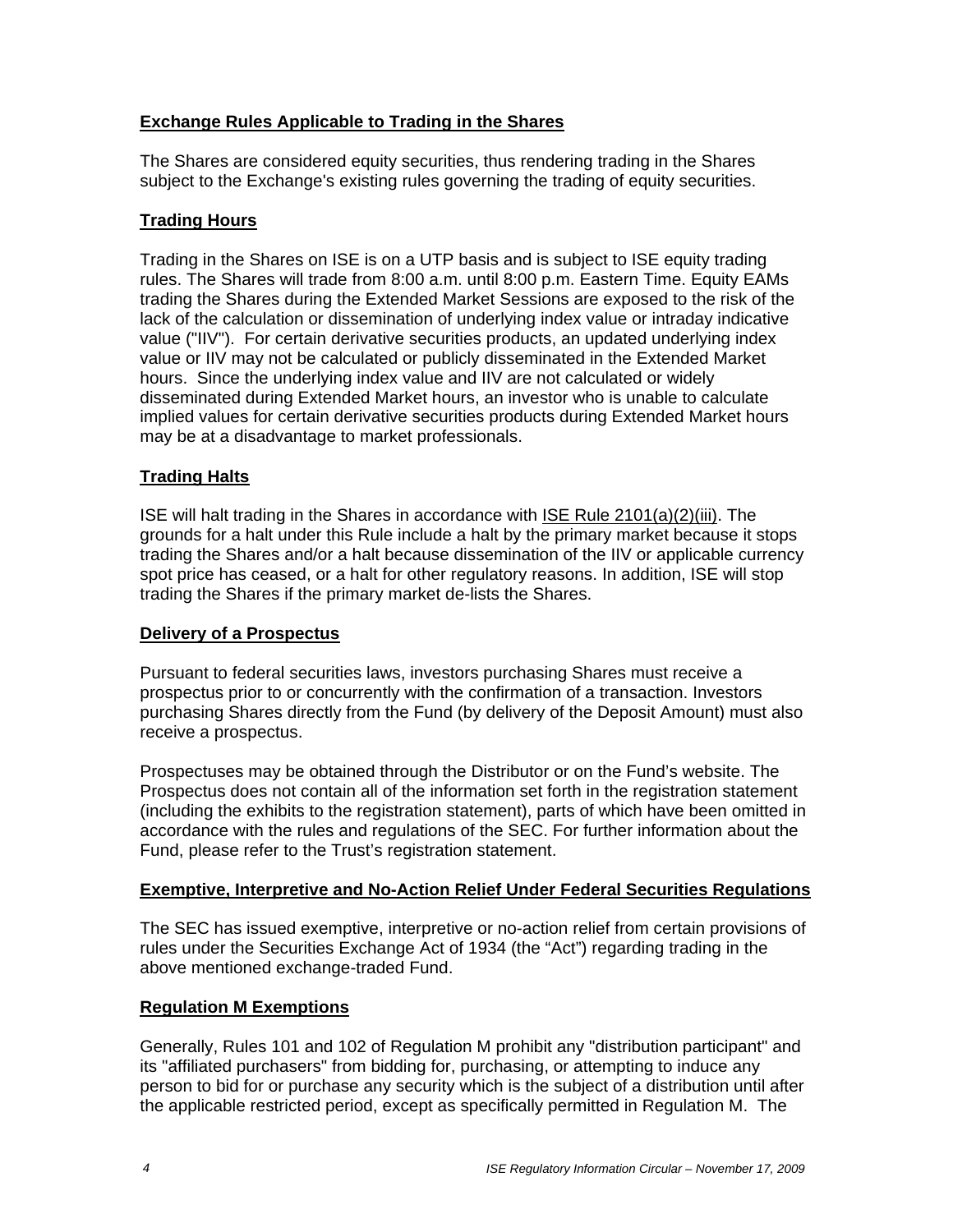provisions of the Rules apply to underwriters, prospective underwriters, brokers, dealers, and other persons who have agreed to participate or are participating in a distribution of securities.

The Commission issued a No-Action Letter by which persons participating in a distribution of shares of a fund may engage in secondary market transactions in such shares during their participation in such a distribution, despite the requirements of from Rule 101 under Regulation M. In addition, the SEC has permitted persons who may be deemed to be participating in the distribution of shares of a fund (i) to purchase securities for the purpose of purchasing creation unit aggregations of fund shares and (ii) to tender securities for redemption in Creation Unit Aggregations. Further, the Commission has clarified that the tender of fund shares to the Fund for redemption does not constitute a bid for or purchase of any of the Funds' securities during the restricted period of Rule 101. The Commission has issued a No-Action Letter to paragraph (e) of Rule 102 under Regulation M which allow the redemption of fund shares in creation unit aggregations during the continuous offering of shares.

## **Customer Confirmations for Creation or Redemption of Fund Shares (SEC Rule 10b-10)**

Broker–dealers who handle purchases or redemptions of Fund shares in Creation Units for customers will be permitted to provide such customers with a statement of the number of Creation Unit Aggregations created or redeemed without providing a statement of the identity, number and price of shares of the individual securities tendered to the Fund for purposes of purchasing creation unit aggregations ("Deposit Securities") or the identity, number and price of shares to be delivered by the Trust to the redeeming holder ("Redemption Securities"). The composition of the securities required to be tendered to the Fund for creation purposes and of the securities to be delivered on redemption will be disseminated each business day and will be applicable to requests for creations or redemption, as the case may be, on that day. This exemptive relief under Rule 10b-10 with respect to creations and redemptions is subject to the following conditions:

- 1) Confirmations to customers engaging in creations or redemptions must state that all information required by Rule 10b-10 will be provided upon request;
- 2) Any such request by a customer for information required by Rule 10b-10 will be filed in a timely manner, in accordance with Rule 10b-10(c);
- 3) Except for the identity, number and price of shares of the component securities of the Deposit Securities and Redemption Securities, as described above, confirmations to customers must disclose all other information required by Rule 10b-10(a).

# **SEC Rule 14e-5**

The Commission has permitted any person acting as a dealer-manager of a tender offer for a component security of fund (1) to redeem fund shares in creation unit aggregations from the issuer that may include a security subject to such tender offer and (2) to purchase fund shares during such tender offer. In addition, a No-Action has been issued under Rule 14e-5 states that if a broker-dealer acting as a dealer-manager of a tender offer for a security of the Fund purchases or arranges to purchase such securities in the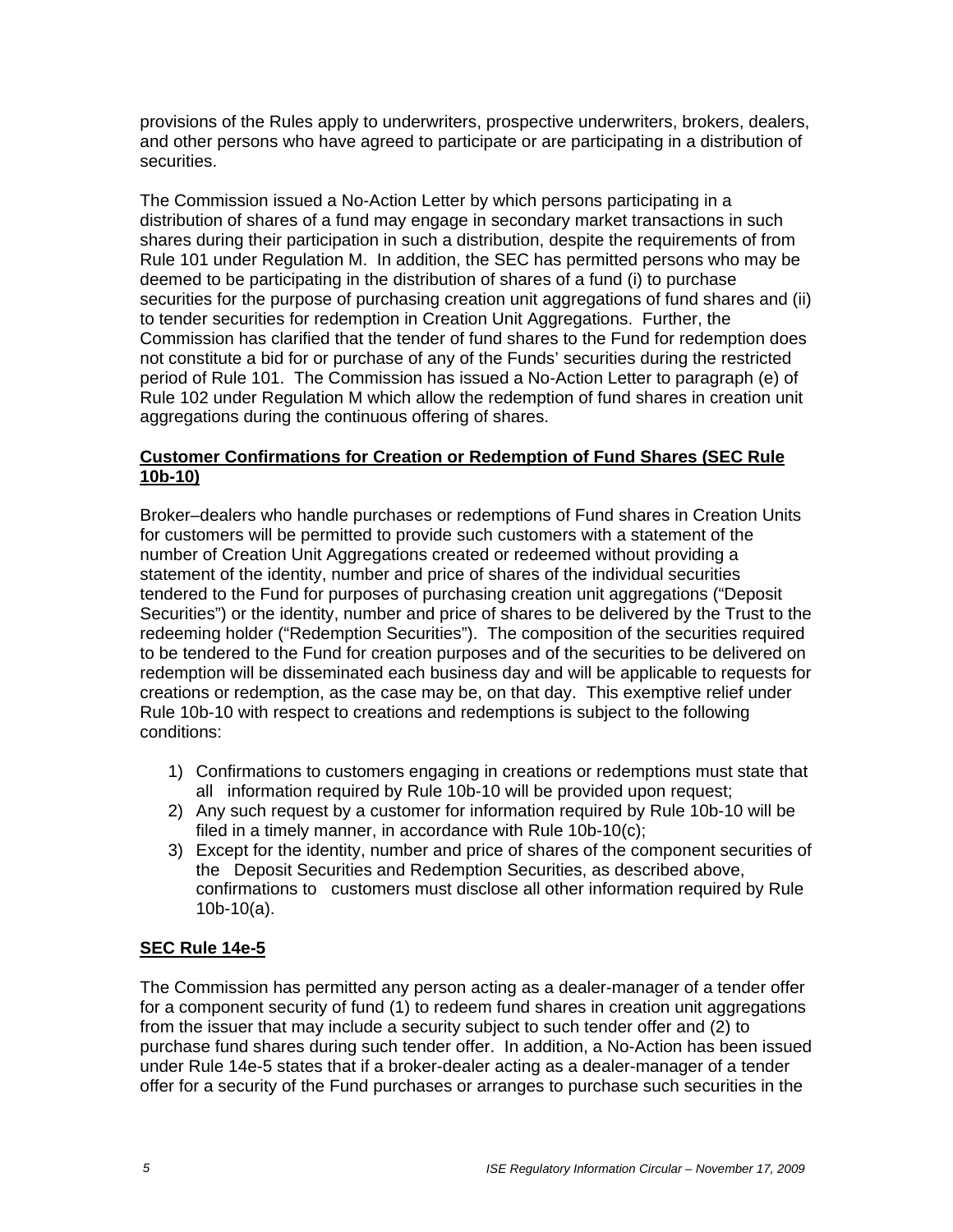secondary market for the purpose of tendering such securities to purchase one or more creation unit aggregations of shares, it must be made in conformance with the following:

- i. such bids or purchases are effected in the ordinary course of business, in connection with a basket of 20 or more securities in which any security that is the subject of a distribution, or any reference security, does not comprise more than 5% of the value of the basket purchased; or
- ii. purchases are effected as adjustments to such basket in the ordinary course of business as a result of a change in the composition of the underlying index; and
- iii. such bids or purchases are not affected for the purpose of facilitating such tender offer.

### **Section 11(d)(1); SEC Rules 11d1-1 and 11d1-2**

Section 11(d)(1) of the Act generally prohibits a person who is both a broker and a dealer from effecting any transaction in which the broker-dealer extends credit to a customer on any security which was part of a new issue in the distribution of which he participated as a member of a selling syndicate or group within thirty days prior to such transaction. The Commission has clarified that Section 11(d)(1) does not apply to broker-dealers that are not authorized participants (and, therefore, do not create creation unit aggregations) that engage in both proprietary and customer transactions in shares of a fund in the secondary market, and for broker-dealer authorized participants that engage in creations of creation unit aggregations. This relief is subject to specific conditions, including the condition that such broker-dealer (whether or not an authorized participant) does not, directly or indirectly, receive from the fund complex any payment, compensation or other economic incentive to promote or sell the shares of a fund to persons outside the fund complex, other than non-cash compensation permitted under NASD Rule 2830 (I)(5)(A), (B) or (C). See letter dated November 22, 2005 from Brian A Bussey, Assistant Chief Counsel, SEC Division of Market Regulation, to Barclays Global Investors, N.A., dated November 22, 2005. The Commission has issued a No-Action Letter under Section 11(d)(1) of the Act states that broker-dealers may treat shares of a fund, for purposes of Rule 11d1-2, as "securities issued by a registered open-end investment company as defined in the Investment Company Act" and thereby extend credit or maintain or arrange for the extension or maintenance of credit on shares that have been owned by the persons to whom credit is provided for more than 30 days, in reliance on the exemption contained in the rule.

#### **SEC Rule 15c1-5 and 15c1-6**

The Commission has issued a No-Action letter with respect to Rule 15c1-5 and Rule 15c1-6 as to the required disclosure of control by a broker or dealer with respect to creations and redemptions of fund shares and secondary market transactions therein.

#### **This Regulatory Information Circular is not a statutory Prospectus. Equity EAMs should consult the Trust's Registration Statement, SAI, Prospectus and the Fund's website for relevant information.**